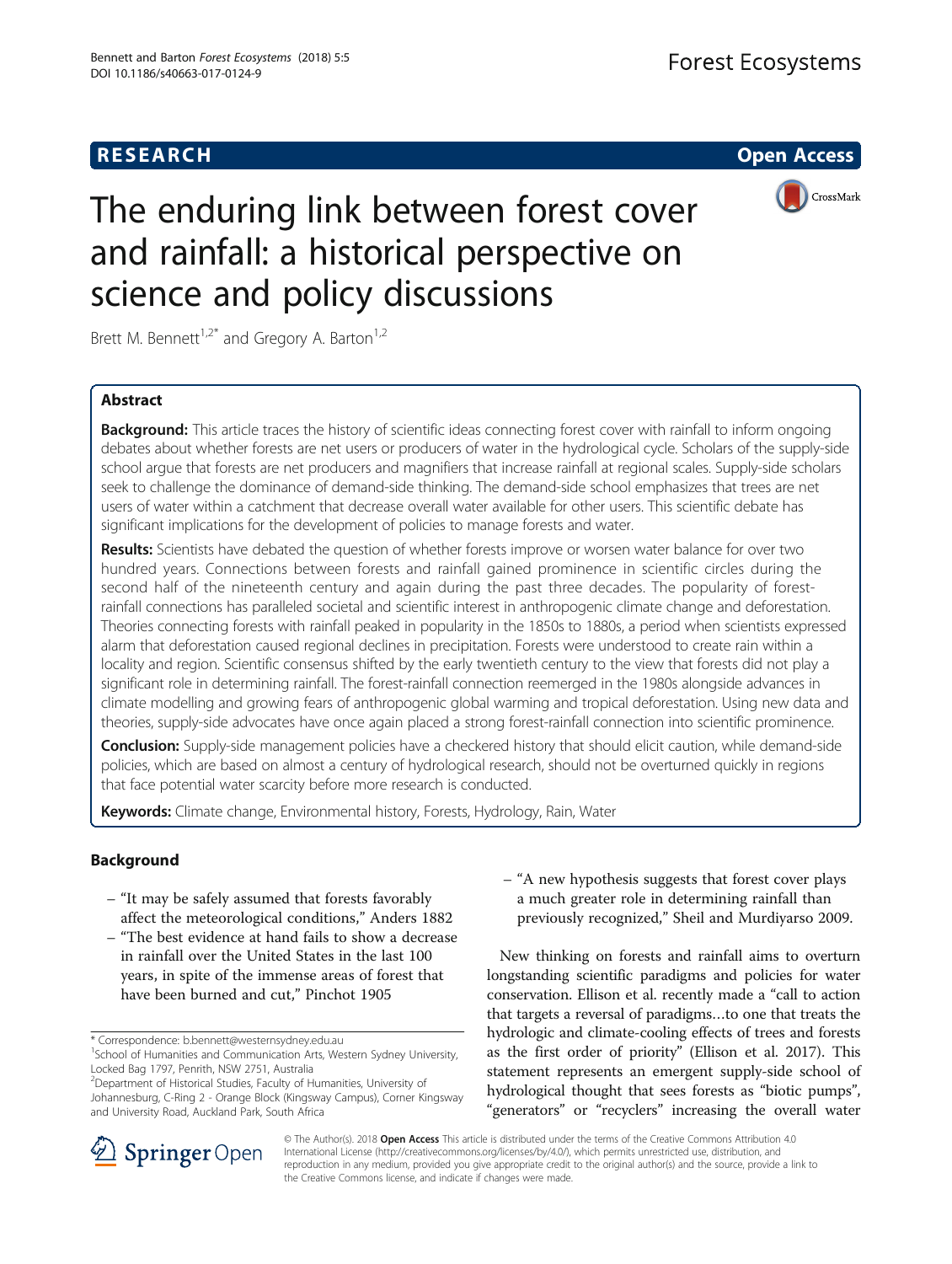balance in a region (Makarieva et al. [2006;](#page-8-0) Makarieva and Gorshkov [2007](#page-8-0); Sheil and Murdiyarso [2009;](#page-8-0) Ellison et al. [2012;](#page-7-0) Sheil [2014](#page-8-0)).

For the past five years, supply-side school scholars have sought a "timely resolution" to end an almost two-century old debate about whether forests are net users or suppliers of water in the hydrological cycle (Ellison et al. [2012\)](#page-7-0). This position challenges key tenets of demand-side thinking that have underpinned policies to regulate vegetation cover in catchments to maximize streamflow. Demandside thinking sees water as a finite ecological service that has other competing users. For instance, demand-side policies in South Africa limit afforestation in catchments with constrained water supply to provide water to other downstream users (Kruger and Bennett [2013;](#page-8-0) Bennett and Kruger [2015\)](#page-7-0). These policies are based on long-term experimental and observation research projects that ran for decades and were designed specifically to inform policy on the question of forests and water supply (Bosch and Hewlett [1982;](#page-7-0) Andréassian [2004\)](#page-7-0). Supply-side scholars critique this perspective for focusing narrowly on the catchment scale without properly accounting for regional and global dynamics that influence the generation of precipitation (Ellison et al. [2012\)](#page-7-0).

The idea that forests modify regional hydrological cycles and climate has a long intellectual and policy history that has not been discussed by recent scholarship of the supply-side. In many respects, the mechanisms underlying past and present theories about forests and rain are strikingly similar. So too have scientists at different times advocated similar policy recommendations based on the idea that forests influence rainfall and climate. It is necessary to understand how contemporary ideas developed across time and space. A historical perspective can highlight problems that emerged in the past. It also highlights the scientific, policy and public context in which current demand-side policies developed across the twentieth century. This historical viewpoint should be considered if supply-side thinking is implemented into policy and management contexts.

## Methods

This study analyzes historical and scientific literature to trace key developments in ideas and policies linking forests to rainfall and climate. In addition to identifying relevant materials in the field of environmental history, the authors used scholarly databases Google Scholar, EBS-COhost and JSTOR for articles relating to forests and rainfall from the 1800s until the present day.

## Results

# The history of supply-side thought

The belief that humans can induce climate and meteorological changes by altering vegetation has appeared

throughout history (Hulme [2017](#page-8-0)). In ancient Greece, Theophrastus (371–287 BCE) argued that Greece had experienced climatic change due to the draining of marshes and extension of agriculture (Glacken [1976](#page-7-0)). The link between vegetation and climate emerged elsewhere around the world at different times. It reached its greatest extent and popularity in the 1850s to 1880s when scientists, politicians and members of the public throughout the Western world advocated that forests influenced regional climate and rainfall (Grove [1995;](#page-8-0) Barton [2002](#page-7-0); Davis 2007; [2016;](#page-7-0) Beattie [2011;](#page-7-0) Cushman [2011\)](#page-7-0). During this age, the destruction of nature from globalization and colonialism created considerable anxieties, akin to our own fears of global warming and tropical deforestation (Beattie [2011](#page-7-0)). The belief that forests needed to be protected to stabilize climate influenced the rise of the first global environmental movement (Barton [2002](#page-7-0)) and led to the establishment of protected and productive forest areas worldwide (Bennett [2015](#page-7-0)).

An unbroken evolution of thinking on forest-rainfall connections can be traced from the late 1400s to the present. The idea that forests strongly influence rainfall emerged in the early modern era (1450–1750) in response to the Scientific Revolution and European exploration and expansion throughout the world (Grove [1995](#page-8-0)). The Genoese-Spanish explorer Christopher Columbus (1451–1506) reasoned that the intense mid-day rains in the American tropics were induced by the dense tropical forest foliage which had a high moisture content that was recycled. He also argued that deforestation in the tropics led to declining rainfall. Grove argues that Columbus's ideas reflected a widely-held belief that deforestation in the Canary Islands, Madeira and Azores Islands during European colonization caused a decline in overall rainfall. Naturalists in the 1600s and 1700s argued similarly that deforestation on the islands of St. Helena and Mauritius and in the Caribbean led to similar rainfall declines. Despite emergent lines of thinking, there was no naturalist consensus on the forest coverrainfall debate prior to the first quarter of the nineteenth century. Though many warned that deforestation led to declining rainfall other commentators, such as Georges-Louis Leclerc (1707–1788) and Thomas Jefferson (1743– 1826), saw deforestation as making a positive contribution to climate by moderating temperatures.

A more scientific and modern theory of deforestationinduced climate change can be traced back to Alexander von Humboldt (1769–1859), a wealthy Prussian naturalist. As Humboldt travelled extensively through the Americas from 1799 to 1804, he observed a connection between forest cover and rainfall (Cushman [2011\)](#page-7-0). He argued that the declining water level of Lake Valencia, located in modern day Venezuela, occurred when settlers created agricultural plantations out of native forest. Humboldt's thoughts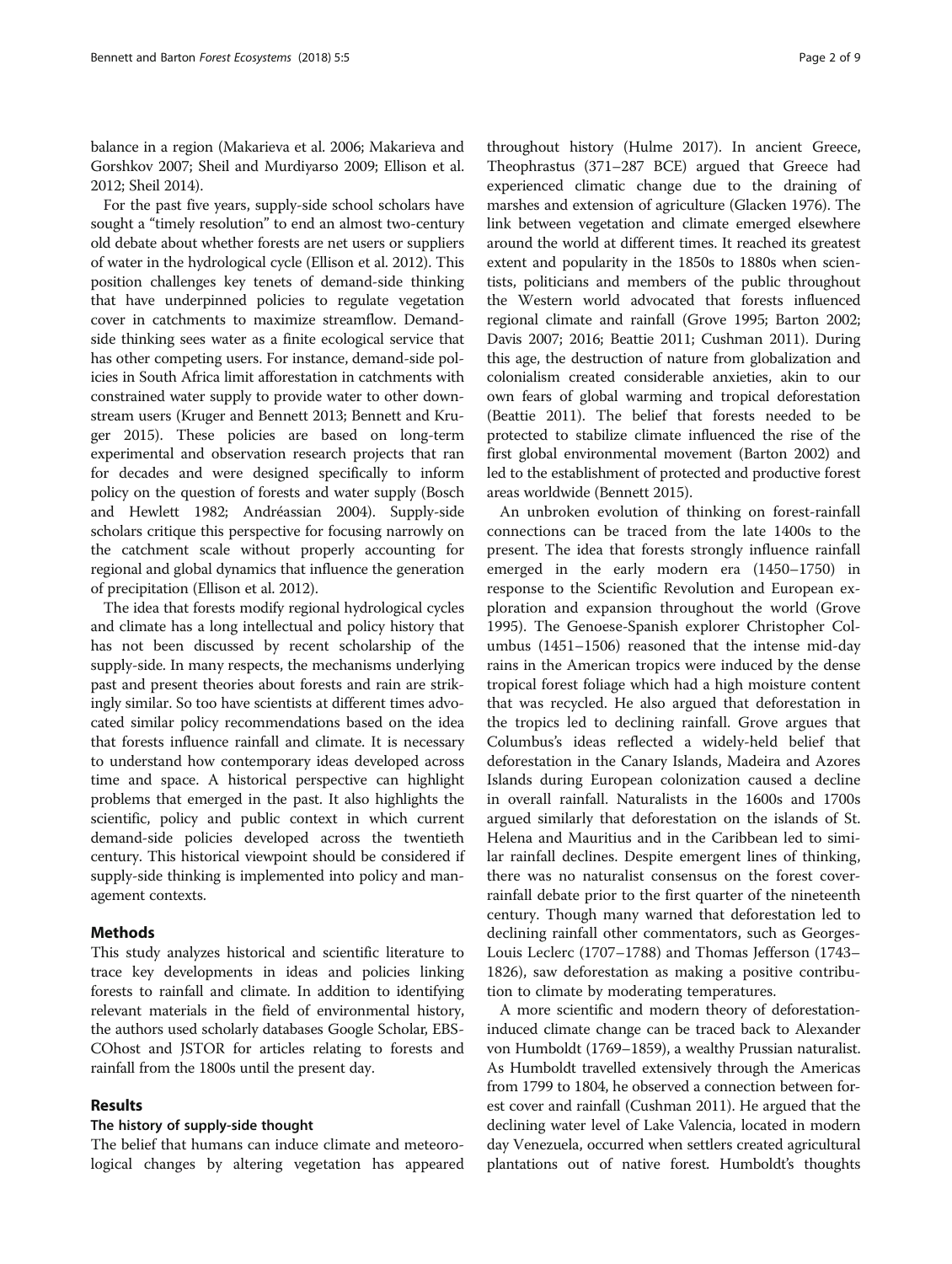gained popularity because they fit within an existing line of thinking going back to at least the late 1400s. He had scientific credibility because his detailed observations in Latin America appeared to be proven by later events and were then propagated through an extensive network of patronage. In one prominent example, Humboldt encouraged Jean-Baptiste Boussingault (1801–1887) to revisit Lake Valencia to see whether the lake had risen or fallen. On arrival, Boussingault found extensive secondary growth forest caused by a slave uprising during the Revolution that destroyed the plantations. That the water level seemingly rose when the forests grew back confirmed Humboldt's ideas in the minds of many at the time, although it is now generally recognized that the lake levels had fluctuated due to secular variation in rainfall.

The forest-rainfall connection gained a new international authority in 1864 after George Perkins Marsh (1801–1882), a well-respected American former senator and man of letters, published an authoritative review of literature on the relationship between forests, rainfall and climate. Marsh's Man and Nature: Or, Physical Geography as Modified by Human Action (Marsh [1864](#page-8-0)) was the single most influential book in shaping attitudes towards forest and climate during the second half of the nineteenth century. The belief that humans throughout history had changed regional climate due to deforestation was a centerpiece of his book. His biographer Lowenthal notes that the book, "ushered in a revolution in the way people conceived their relations with the earth" (Lowenthal [2000](#page-8-0)).

Marsh wrote that "a majority of the foresters and physicists who have studied the question are of opinion that in many, if not all cases, the destruction of the woods has been followed by a diminution of the annual quantity of rain and dew" (Marsh [1864](#page-8-0)). Marsh argued that trees acted as great pumps, generating water for the atmosphere: "the vapour carried off by transpiration greatly exceeds the quantity of water absorbed by the foliage from the atmosphere, and the amount, if any, carried back to the ground by the roots" (Marsh [1864](#page-8-0)). Trees influenced local temperature by absorbing heat and producing "refrigeration", thus cooling local climates. Forest soils also absorbed more moisture than non-forest soils, creating more water for catchments and allowing for trees to return this moisture to the atmosphere.

Marsh acknowledged the many unknowns. Definitively measuring a link between forests and climate beyond a highly-localized area (such as under the canopy) proved elusive. Marsh admitted that, "we cannot measure the value of any one of these elements in climatic disturbance, raising or lowering of temperatures, increase or diminution of humidity". It was unknown whether transpiration fell locally or was carried by wind far away (Marsh [1864\)](#page-8-0). He did not think that forests had an influence on climate at the global scale: "it does not seem probable that the forests sensibly affect the total quantity of precipitation, or the general mean of the atmospheric temperature of the globe" (Marsh [1864](#page-8-0)). Even with these uncertainties, he still justified forest conservation on a precautionary principle: "When, therefore, man destroyed these natural harmonizers of climatic discords, he sacrificed an important conservative power" (Marsh [1864](#page-8-0)).

Marsh's views reflected the consensus among foresters, a professional group that had significant influence over government and public views of forests at the time. Foresters brought concerns of deforestation-induced climate change with them throughout the world when they moved to take up the first wave of forestry appointments in European colonies (Barton [2002](#page-7-0); Davis [2007](#page-7-0); Beattie [2011](#page-7-0)). Foresters lobbied governments to set aside large swathes of common lands into forest reserves to be controlled by professional foresters through a policy framework that allowed for certain multiple-uses, such as wood collection and even preservation, but which was primarily oriented to sustaining timber production (Bennett [2015\)](#page-7-0). Foresters did not see harvesting to be antithetical to climatic preservation because foresters aimed to take no more from the forest than grew back so total forest cover would stay the same or even grow in size.

The idea that forests influenced rainfall and climate became the subject of considerable popular discussion in newspapers, popular books and parliaments. Classics experts pointed out that Biblical and ancient examples showed that the Middle East had more forests and rain in the past than present (Barton [2002;](#page-7-0) Davis [2007](#page-7-0), [2016](#page-7-0)). To elites with little scientific literacy, classics provided compelling evidences. Journalism also played an important role in public perception—for example, 77% of newspaper articles in Australia from the 1860s to the 1930s that discussed the question of whether forests influence climate saw forests as having an influence on climate and rain (Legg [2014\)](#page-8-0).

The link between forest cover and water yield reached its peak popularity in the 1870s and 1880s before suffering scientific and popular criticism that led to its decline globally in the 1900s and on. These criticisms are discussed in the next section. The forest-rainfall connection continued to remain popular among many former colonial foresters and advocates of forest protection. St. Richard Barbe Baker, the popular forestry author and founder of Men of the Trees, promoted this idea tirelessly from the 1940s to 1980s (Baker [1944, 1970](#page-7-0)). Environmental campaigners have sometimes used this argument to argue against the excessive harvesting of timber. In the 1990s, leaders of the Chipko movement in India argued that deforestation led to declines in rainfall (Hamilton [1992\)](#page-8-0). However, the idea held little sway in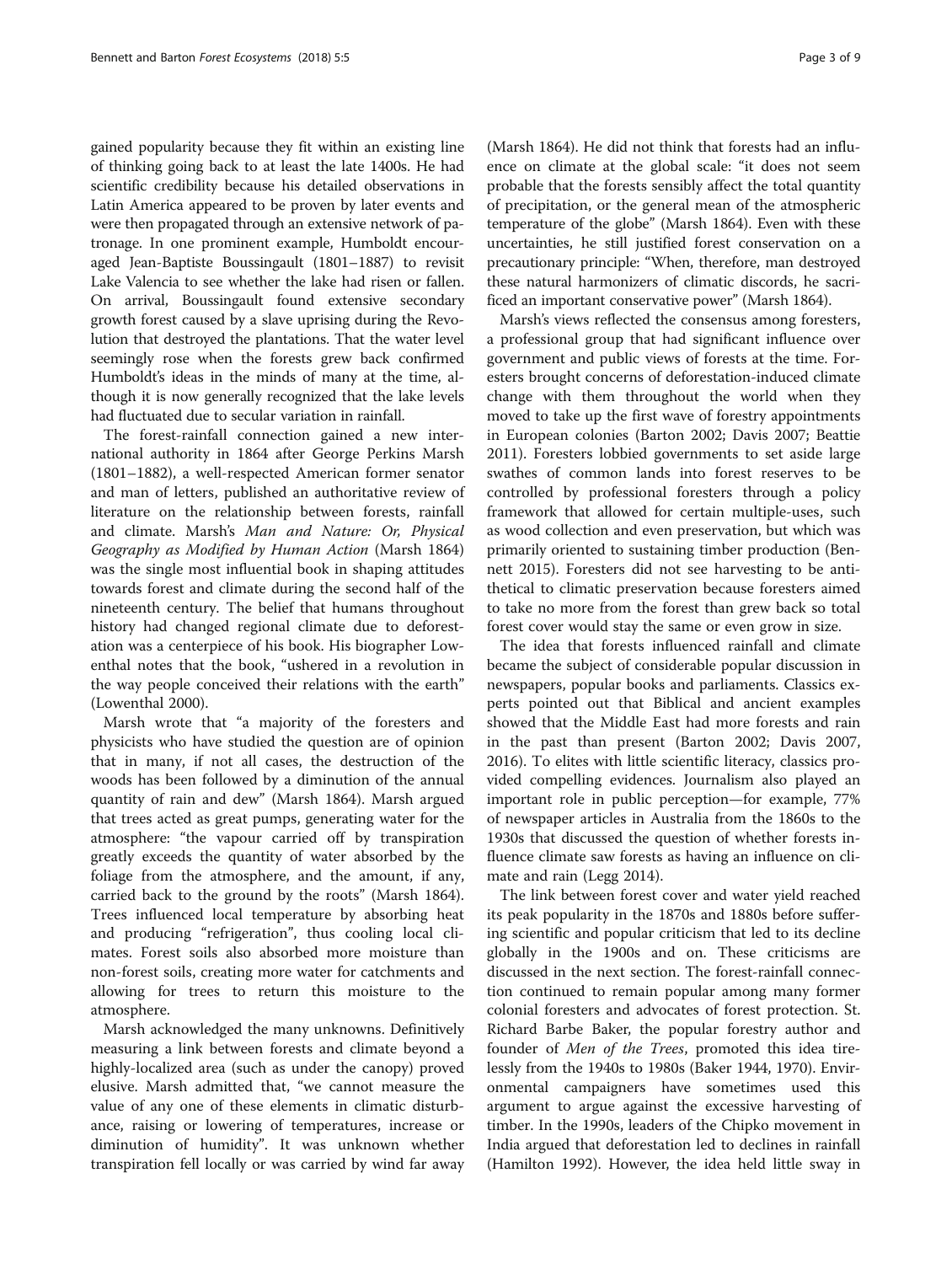scientific circles until there was a revival in the 1980s and 1990s.

Scientific and popular criticism of forest cover water yield The idea that forests produced rain received criticism even at its peak popularity. Marsh noted, "Unfortunately, the evidence is conflicting in tendency, and sometimes equivocal in interpretation" (Marsh [1864](#page-8-0)). The influential American meteorologist, General A.W. Greely (1844– 1935), himself a believer in the influence of forests on climate, expressed similar concerns in his influential 1888 book American Weather: "The question of the influence of vegetation and forests upon rain fall is a vexed one, and from its character is not susceptible of positive proof or disproof" (From Legg [2014](#page-8-0)).

The emergence of climatology and more advanced meteorological studies steadily undermined the idea that vegetation influenced climate. The emergence of the field of climatology with the 1883 publication of Julius von Hann's (1839–1921) seminal Handbook of Climatology (Handbuch der Klimatologie) led researchers to emphasize the physical and global drivers of climate while downplaying the importance of forests in climate systems (Edwards [2013\)](#page-7-0). Hann questioned the validity of climatic measurements, especially those showing temperature change or increases/decreases in rain, based on methodological grounds. Rainfall shifts could be better explained as secular variations rather than as being caused by changes to forests. This viewpoint influenced mainstream climatological and metrological positions for most of the twentieth century.

The actions of some foresters did little to help the profession sustain the idea that forests influence climate against new thinking in climatology and meteorology. Colonial foresters in North Africa, India, South Africa and Australia embarked on extensive tree-planting campaigns in the 1860s to 1880s to push back deserts and increase rain (Davis [2007;](#page-7-0) Beattie [2011](#page-7-0); Bennett and Kruger [2015\)](#page-7-0). The idea that trees could improve climate helped to spur European settlement and colonization in regions such as the arid interior of South Australia or the Karoo in South Africa. Attempts to develop agriculture and timber plantations in the interior of South Australia succeeded briefly in the 1860s and 1870s due to a temporary increase in rainfall, but this period came to sudden closure when rainfall returned to the historical norm and plummeted (Meinig [1988](#page-8-0)). It became apparent that without water most imported tree species would not grow, let alone change the climate. From Algeria to Australia, forestry departments wrote off efforts to improve deserts and arid lands and turned their attention to areas of higher productivity.

Foresters in the 1890s began to quit justifying policy based on the forest-rainfall connection. Beattie

argues that foresters in the United States, Australia, and New Zealand switched their policy focus to the hydrological importance of trees because increasingly discredited forest-rainfall connection threatened their position as policy and public opinion leaders (Beattie [2011](#page-7-0)). Foresters maintained their control over forestry by shifting towards views that were still widely held by the public and could be experimentally tested. The view that trees and forests played a positive role in the hydrological cycle then dominated forest policy in countries such as the United States, India and South Africa during the early twentieth century.

The forest-hydrological link came under growing criticism. The first text book written on forests and climate, Forest Influences, noted that foresters had "only a hazy conception of what is meant by forest influences, watershed management, and protection" (Kittredge [1948](#page-8-0)). French engineers had since the 1840s questioned claims made by foresters about the hydrological and climatological influence of forests (Andréassian [2004\)](#page-7-0). Engineers pointed to contradictory evidence and a lack of experimental or observational results. They argued that foresters lacked proper data to justify protecting forests in catchments to conserve water or to increase supply. It took almost a hundred years before a proper experiment was designed to examine these claims.

In South Africa, the debate about forests and their influence on water supply and rainfall led the government to establish a hydrological research station on the Eerste River in the Jonkershoek Valley in 1935 near the city of Stellenbosch to measure how planted alien trees influenced streamflow dynamics compared with indigenous Fynbos heathland. (Bennett and Kruger [2013, 2015](#page-7-0); Kruger and Bennett [2013\)](#page-8-0). Its director Christiaan Wicht (1908–1978) designed a paired catchment experiment. The only earlier paired catchment at Wagon Wheel Gap in Colorado, USA, focused on sub-alpine forests (Saberwal [1998](#page-8-0)). Findings from this site were not seen to be applicable to tropical, subtropical or extratropical conditions. In 1949, Wicht wrote up his initial findings in the report Forestry and Water Supplies in South Africa (Wicht [1949](#page-8-0)). Wicht argued the loss of water in the catchment occurred via transpiration from trees. These findings, along with research (some done in collaboration) at Coweta in Georgia, USA, led many foresters and hydrologists to change their views on the hydrological impact of forests (Bosch and Hewlett [1982](#page-7-0)). The idea that forests are users of finite water within catchments informs forest policy in many arid and temperate regions of the world, especially those that experience intermittent rainfall, severe low seasonal streamflows or water shortages.

Hydrological researchers in the 1960s and 1970s concluded that forests did not influence rainfall. H.C.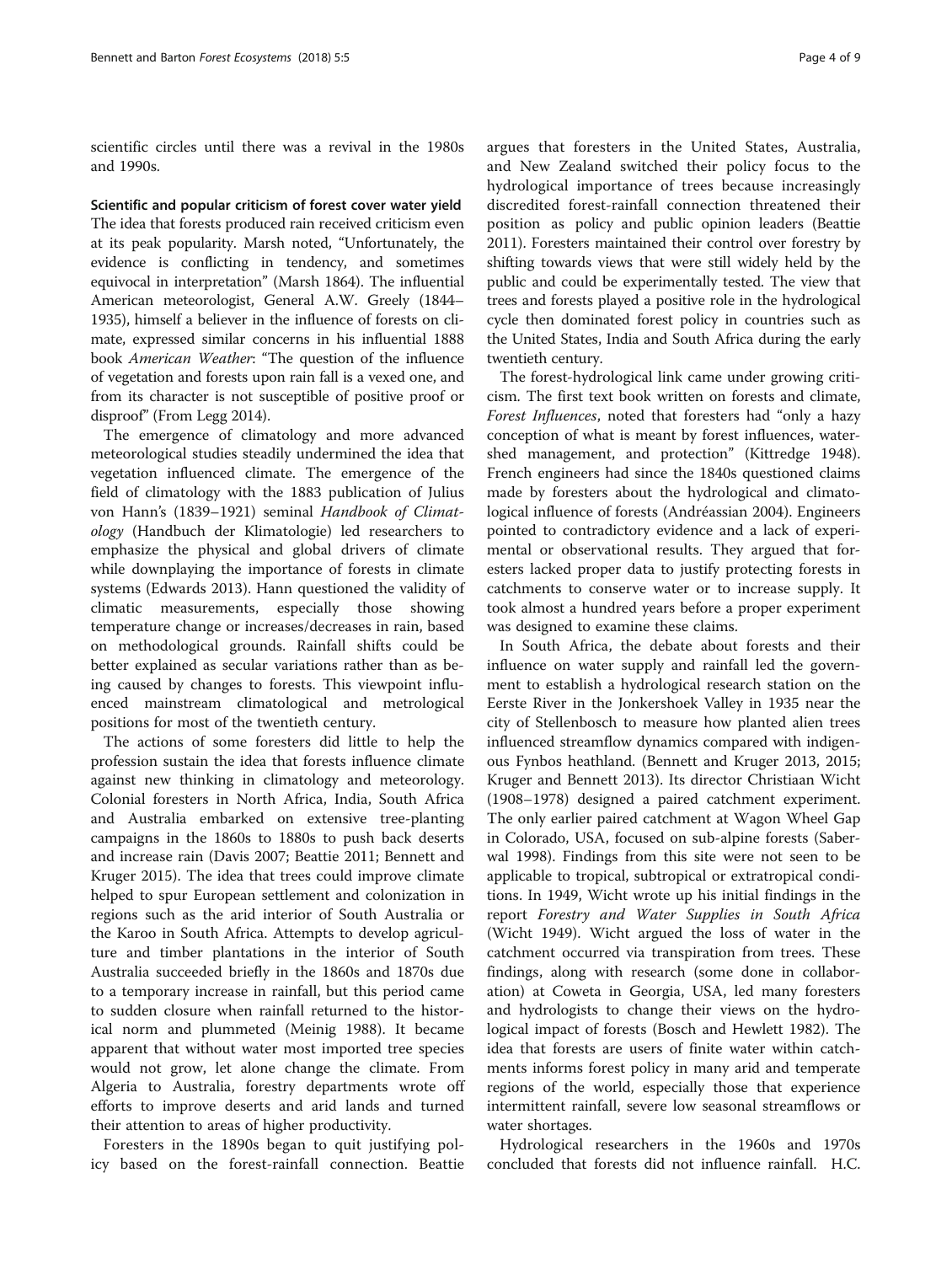Peirera, then one of the world's renowned hydrologists, wrote in his 1973 book on water in temperate and climate regions: "There is no corresponding evidence as to any effects of forests on the occurrence of rainfall" (cited from Hamilton [1992](#page-8-0)). The Amazon and "cloud forests" on mountains that captured oceanic moisture were perhaps the two exceptions to these rules.

Some forest-climate research continued into the mid-twentieth century, but it occurred under a more limited form focused on "local peculiarities" in climate such as on mountains, in valleys and within forest canopy (Geiger [1951\)](#page-7-0). Rudolph Geiger's (1894– 1981) pioneering research in Germany on climates near the ground, which was translated from German into English in 1950, established the field of microclimatology as a significant field of international research. Geiger's work pointed to distinct microclimates determined by canopy cover, species composition, rain interception and dew formation, among other influences (Geiger [1950](#page-7-0)). Research on large forests suggested that established canopies and forest ecosystems could have a positive influence on the water balance (Biel [1961](#page-7-0)). The view that mountain forests generate water and rain recurred in popular campaigns and writing. Viviroli et al. [\(2007](#page-8-0)) extended this into a metaphor by calling mountains "water towers for humanity".

The idea that vegetation influenced rainfall and climate continued to shape environmental policy in Africa and Asia despite international trends in hydrology and forestry downplaying the influence of vegetation on regional rainfall and climate. Fears about desertification and desiccation became pronounced in India and Africa in the 1930s because of concerns raised by droughts during the Depression (Saberwal [1998](#page-8-0); Beinart [2003](#page-7-0)). Colonial officials saw denudation of soil and destruction of vegetation as a key cause of social, ecological and climatic problems. These scientists took their views with them as they took up positions at the end of empire in international development agencies, such as United Nations Educational, Scientific and Cultural Organization (UNESCO), the UN's Food and Agricultural Organization (FAO), World Bank and other national overseas development programs (Hodge [2010](#page-8-0); Barton [2010](#page-7-0); Davis [2016\)](#page-7-0).

Concerns about desiccation and desertification gained international attention in the early 1970s because of the devastating famine in the Sahel caused by a half-decade drought from 1968 to 1974. Many experts attributed the famine to human-induced desertification caused by overgrazing, overpopulation and denuded vegetation (Davis [2016](#page-7-0)). The MIT climate researcher Jule Charney (1917–1981) turned his attention to desertification in the Sahel. His research focused on albedo, the reflectivity of light off surfaces. Albedo is lowest in a forest, which absorbs up to 80% of sunlight, thus warming surface temperatures, and is highest in a desert or snowpack, which reflects upwards of 80% of light, which cools due to the lack of retained solar radiation. Charney argued that the denudation of vegetation by grazing and human activity increased albedo, which led to cooling via a loss of radiative energy; the decline in energy ultimately weakened the Hadley circulation, which brought rain to the Sahel; this process therefore caused a decline in rainfall (Charney [1975](#page-7-0); Charney et al. [1977](#page-7-0)). The whole concept of desertification—from its human causes to its ecological and climatological effects—are, like the aformentioned forest-hydrological connection, contested but nonetheless still pervasive in public and policy discussions (Davis [2016\)](#page-7-0).

## Revival

There was a revival of interest in forest-climate influences starting in the mid-to late 1970s brought on by growing concern about anthropogenic climate change and deforestation, advances in climate modelling and continued interest in desertification and albedo. Rapid developments in climate modelling in the late 1970s to mid-1980s renewed interest in the relationship between forests, rainfall and temperature, especially in the wet tropics. In 1979, the first World Climate Conference emphasized the importance of forests as shapers of climate, but participants noted that there was a lack of data on how forests influenced climate (Edwards [2013](#page-7-0)). Early climate models raised numerous possibilities. Models were divided on whether the removal of tropical forests would modify global and regional climate either by increasing surface albedo, potentially cooling the earth, or increasing  $CO<sub>2</sub>$  into the atmosphere, and warming it via greenhouse effect (Henderson-Sellers and Gornitz [1984\)](#page-8-0).

Initially researchers theorized that tropical deforestation would lead to regional and global cooling with corresponding declines in rainfall. A key Nature paper in 1975 concluded that increased albedo caused by deforestation would reduce surface temperature, reduce evaporation and rainfall, weaken the Hadley circulation and cool the middle and upper tropical troposphere (Potter et al. [1975\)](#page-8-0). Carl Sagan et al. in 1979 argued in Science that albedo caused by deforestation and other humaninfluences, such as fire, caused desertification that had potentially cooled the earth over time. Sagan noted, "during the past several thousand years the earth's temperatures could have been depressed by about 1 K, due primarily to desertification, which might have significantly augmented natural processes in causing the present climate to be about 1 to 2 K cooler than the climatic optimum of several thousand years ago" (Sagan et al. [1979\)](#page-8-0). Sagan suggested that to achieve an imagined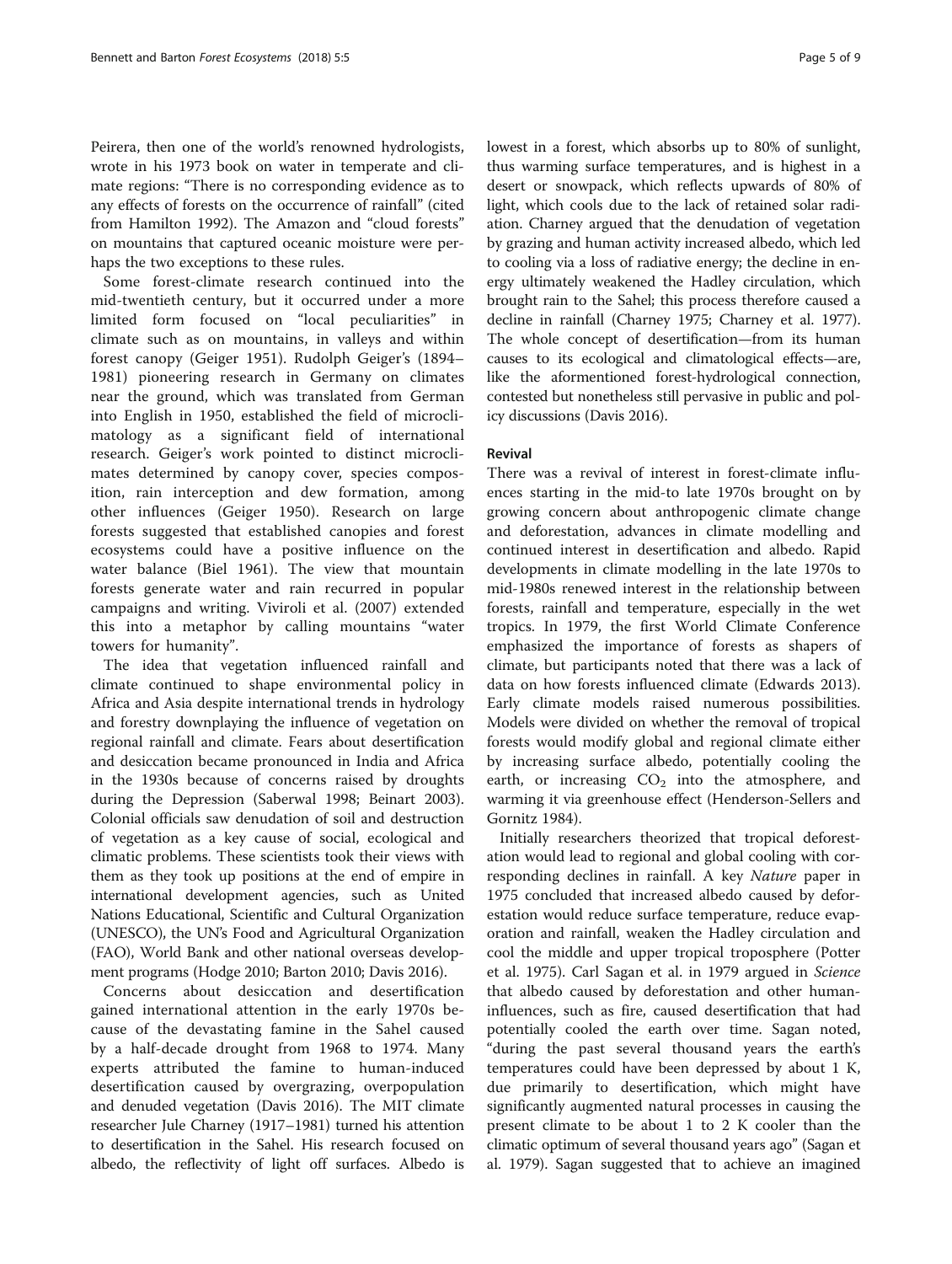climatic optimum deforestation in the Amazon "may even be desirable, as a counterbalance to greenhouse heating of the earth", though they noted, "it would seem prudent, on an issue of possible global importance, to study its implications in some detail before proceeding unilaterally" (Sagan et al. [1979\)](#page-8-0). Sagan's view was promptly challenged (Potter et al. [1981\)](#page-8-0).

The idea that deforestation in the Amazon would create a global climate optimum was dropped when evidence and new thinking suggested tropical deforestation could lead to warmer temperatures and less rain. Climate models and the earliest experiments in the 1980s suggested that any cooling caused by increased surface albedo would be counterbalanced by decreased cooling because of lower evaporation rates (Henderson-Sellers and Gornitz [1984;](#page-8-0) Dickinson and Henderson-Sellers [1988](#page-7-0)). In the late 1980s, the earliest detailed micrometeorological measurements in central Amazonian rainforests in Brazil produced measurements confirming global models that showed a net increase in temperature due to declining cooling caused by the loss of evaporation (Shuttleworth [1988](#page-8-0); Gash and Shuttleworth [1991](#page-7-0)). This perspective has been confirmed and is recognized widely by researchers working in the field of climate change (Bonan [2008](#page-7-0); van der Ent et al. [2010\)](#page-8-0).

Albedo has remained a process of interest to climate researchers, but its overall importance in climate models declined due to advances in measurement of other sources of warming. Albedo came to prominence in the 1970s because of satellite imagery which showed striking changes in landscape caused by humans (Nicolson [2011](#page-8-0)). The results of research on albedo are somewhat contradictory due to factors such as latitude, snow cover, the overall carbon stocks of forests and forest-induced evaporation. The most up-to-date research suggests that deforestation-induced albedo would have opposing outcomes depending on latitude and landscape. Tropical deforestation is seen to produce a net warming because of increased carbon released from the forests, reduction in evaporative cooling and lowered cloud albedo. The transformation of grasslands to forest might also decrease albedo thus inducing warming (Bond [2016\)](#page-7-0). In the higher Northern latitudes, deforestation is believed to produce cooling due to the increase of albedo with more snow-cover, and would offset the warming effect of carbon emissions (Bonan [2008](#page-7-0); Jiao et al. [2017](#page-8-0)).

Growing interest in climate, especially the idea that greenhouse gases could increase global temperature, encouraged researchers in several fields to begin thinking about how deforestation, forest protection and afforestation influenced global climate, especially anthropogenic warming. In 1979, a National Research Council team led by Jule Charney (the same Charney who published key studies on desertification and

albedo) first predicted that a doubling of  $CO<sub>2</sub>$  would likely increase the global temperature from 2 ° to 3.5 °C, with an error of 1.5 °. Advances in modelling and measurement in the 1980s and 1990s allowed for researchers to understand diverse forest dynamics (e.g. carbon absorption, carbon emissions, ozone emissions, albedo, influence on rain) and to incorporate these processes and data into increasingly sophisticated regional and global climate scenarios.

Scientists began to raise alarms that the loss of trees through tropical deforestation would increase greenhouse gases. Whereas earlier theories of forests and climate tended to deny the global importance of forests on climate (Marsh [1864](#page-8-0)), advances in global climate modelling encouraged researchers to begin thinking about how forests influenced global climate. Advances in climate and vegetation modelling, prediction and data production and sharing have given greater power to environmental predictions, especially those associated with global warming. When global warming became an "actionable crisis" (Edwards [2013](#page-7-0): 361), it cracked open the door for the re-entry of the forest-rainfall connection.

Forests once again became the central focus of global policy discussion in the 1990s due to international concerns about  $CO<sub>2</sub>$  emissions. In 1992, the Kyoto Protocol promoted the idea that protecting tropical forests from deforestation could help to slow the release of  $CO<sub>2</sub>$  into the atmosphere and thus lessen predicted climate warming (Hulme [2017\)](#page-8-0). In 2008, three organizations (FAO, UNDP, and UNEP) within the United Nations established the Program on Reducing Emissions from Deforestation and Forest Degradation (REDD) to stop forest loss to decrease carbon emissions from forests and to sequester airborne carbon stocks. A considerable amount of work been done to measure carbon storage of forests. Forests are now estimated to produce approximately 12–20% of yearly carbon emissions because of deforestation and the establishment of agriculture and human infrastructure (Van Der Werf et al. [2009](#page-8-0), with correction of 12% from an original estimate of 20%) while they absorb upwards of 1/ 3rd to 1/4th of anthropogenic emissions (Reich [2011](#page-8-0); Bellassen and Luyssaert [2014](#page-7-0)).

The emergence of the supply-side school within the past decade reflects advances in regional climate modelling, new ideas in atmospheric physics and more accurate measurement of water molecules through the hydrological cycle. Prominent scholars within the supply-side school posit that forests influence climate and weather at regional and global scales in ways that have not been properly acknowledged by climate policy or modelling. The strongest advocates of supply-side thinking challenge both the carbon-centric priority of forest policy and the demandside perspective of hydrology. Ellison et al. write: "For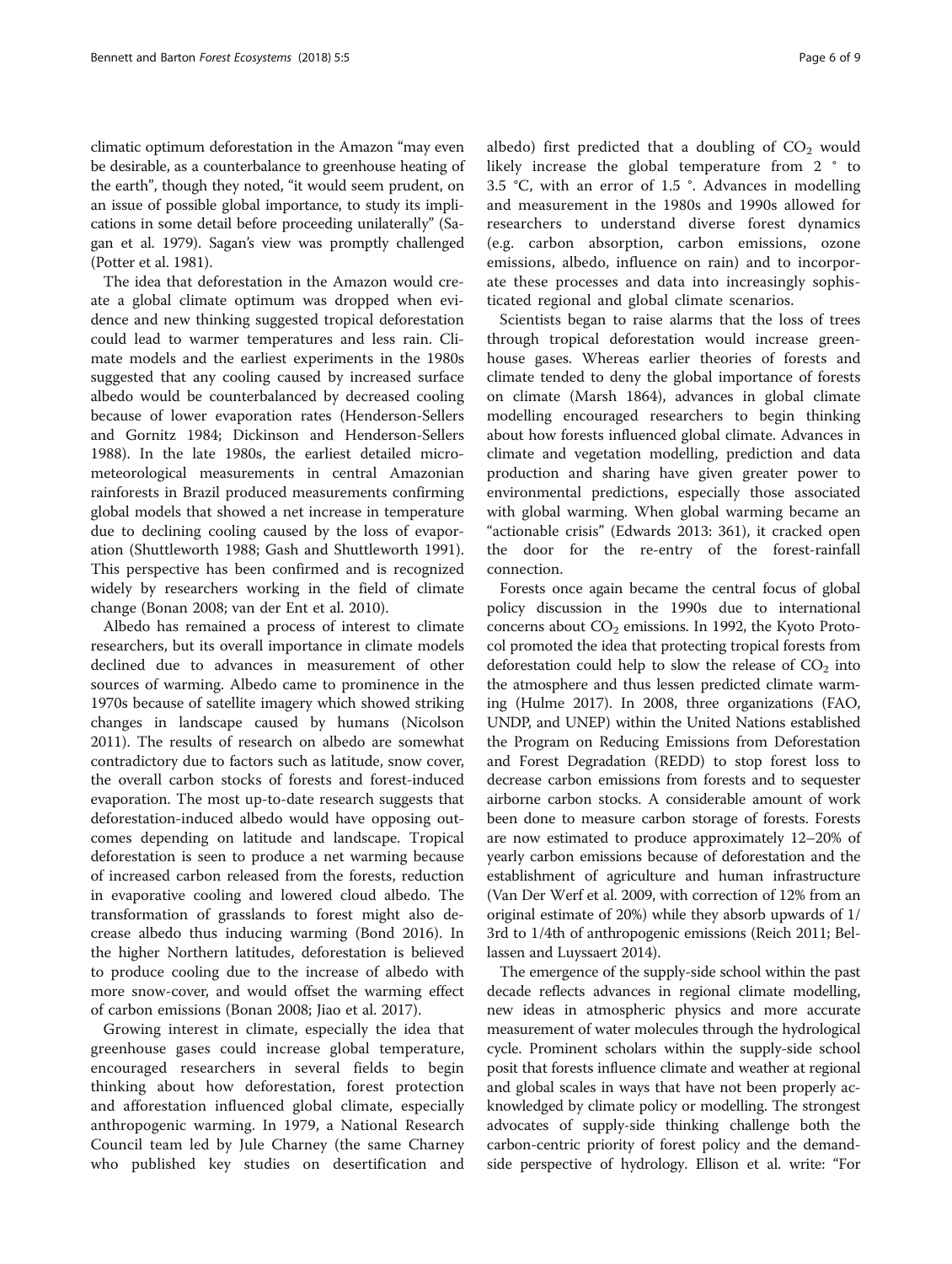reasons of sustainability, carbon storage must remain a secondary, though valuable, by-product" (Ellison et al. [2017\)](#page-7-0). There is disagreement on how much forests influence hydrological cycles (see van der Ent et al. [2012\)](#page-8-0), but still most researchers in the field believe that it is prudent to preserve forests for their climatic stabilizing role. Despite uncertainty, supply-side scholars argue that the climatic influences of forests should underpin global forest policy. This viewpoint is having its influence on policies from the European Union to the Amazon. A 2012 report for the European Union from researchers at the British Met Office argues that forests "play a major role in the atmospheric circulation and the water cycle on land and may have a role in mitigating regional climate, desertification and water security problems" (Sanderson et al. [2012\)](#page-8-0).

## **Discussion**

This discussion points to potential downsides to policies based on supply-side thinking while encouraging more research in the area. More research is required to establish a firmer basis for the claims made by supply-side scholars. Even scholars whose work has been used to support supply-side thinking argue that existing work is "simplistic" and "exaggerates the role of the forest in the hydrological cycle" (van der Ent et al. [2012\)](#page-8-0). It is simply too early to call for a paradigm change. Forest and water conservation policy throughout much of the world has been guided by decades of careful analysis, experimentation and debate. This careful, long-term research has not yet been done by the supply-side school.

There is a real potential that, if applied too broadly, the supply-side perspective could be used to justify treeplanting in areas with limited water supply. Ellison et al. support tree planting in Spain to increase precipitation (Ellison et al. [2012](#page-7-0)). This view runs contrary to a significant body of hydrological evidence from Spain (not to mention studies from comparable climates elsewhere in the world) that shows strong correlations between increased forest-cover and decreased water-supply (see for instance Buendia et al. [2016;](#page-7-0) Gallart and Llorens [2003](#page-7-0)). Supply-side thinking has the potential to reinforce calls for widespread tree-planting in Africa. Hydrologists and ecologists are already alarmed at proposals such as the World Resource Institute goal to "restore" 100 million hectares in Africa by planting trees because they fear these efforts will cause decreases in streamflow, as they have done in other regions (Jackson et al. [2005;](#page-8-0) Pittock et al. [2013;](#page-8-0) Bond [2016](#page-7-0)). Supply-side thinkers have mentioned some of these concerns (Ellison et al. [2012](#page-7-0)), but have said little about what regions would need revisions of policy and what regions should keep existing protocols.

Premature calls for supply-side policy creates the risk that the public and policy makers will be led by instinct

rather than science. Many have continued to view forests as having positive overall impacts on rainfall and water balance even though there is a significant body of experimental and observational hydrology suggesting to the contrary (Calder [2002\)](#page-7-0). The history of forestry shows that there has been a tendency to over-emphasize the benefits of supply-side policies while downplaying the potential social, economic or environmental issues associated with them (Bennett [2015\)](#page-7-0). Humans are culturally and perhaps even genetically predisposed to environments with trees. Decades of studies suggest that people from diverse backgrounds and cultures prefer green environments with trees, whether in the context of savanna, urban environments or forests (Purcell et al. [2001](#page-8-0); Van den Berg et al. [2007](#page-8-0); Carrus et al. [2015\)](#page-7-0). This pro-tree bias can tilt public attitudes on climate and biodiversity management towards forest policies that may have negative consequences for other ecosystems and water users.

The longstanding tendency to see trees as climatic and hydrological regulators explains the recurrence of certain forestry narratives. Andréassian argues "the ghost of deforestation seems to appear every time a new catastrophic flood or drought occurs" (Andréassian [2004](#page-7-0)). A study of desertification by Davis comes to similar conclusions: "academic research has shown for more than 25 years that estimates of desertification have been significantly exaggerated and that most of the world's dryland are not being invaded by spreading deserts caused by deforestation, burning, and overgrazing as claimed since the word was first coined nearly one hundred years ago" (Davis [2016](#page-7-0)).

Some ecologists and social scientists warn about creating a world where forests are more strictly protected than other ecosystem types. Efforts to preserve or conserve forests have ecological and social consequences. People who live in or utilize forests face the prospect of being removed or having livelihoods curtailed if global policies encourage states to centralize forest management to protect forests (Agrawal et al. [2011\)](#page-7-0). Protecting forests may lead to biodiversity losses in other ecosystems. Ideally, the conservation of one species or ecosystem should not come at the expense of another. Unfortunately, there is evidence to show that preservation in one place may lead to unexpected destruction and consequences in another. For instance, the popularity of protecting rainforest in Brazil has possibly encouraged the destruction of the diverse Cerado grasslands (Bond [2016\)](#page-7-0). It is easier to convince middle class people in suburbs to give money to save rainforest than grasslands because grasses do not seem to elicit the same level of emotional response (Bond and Parr [2010\)](#page-7-0).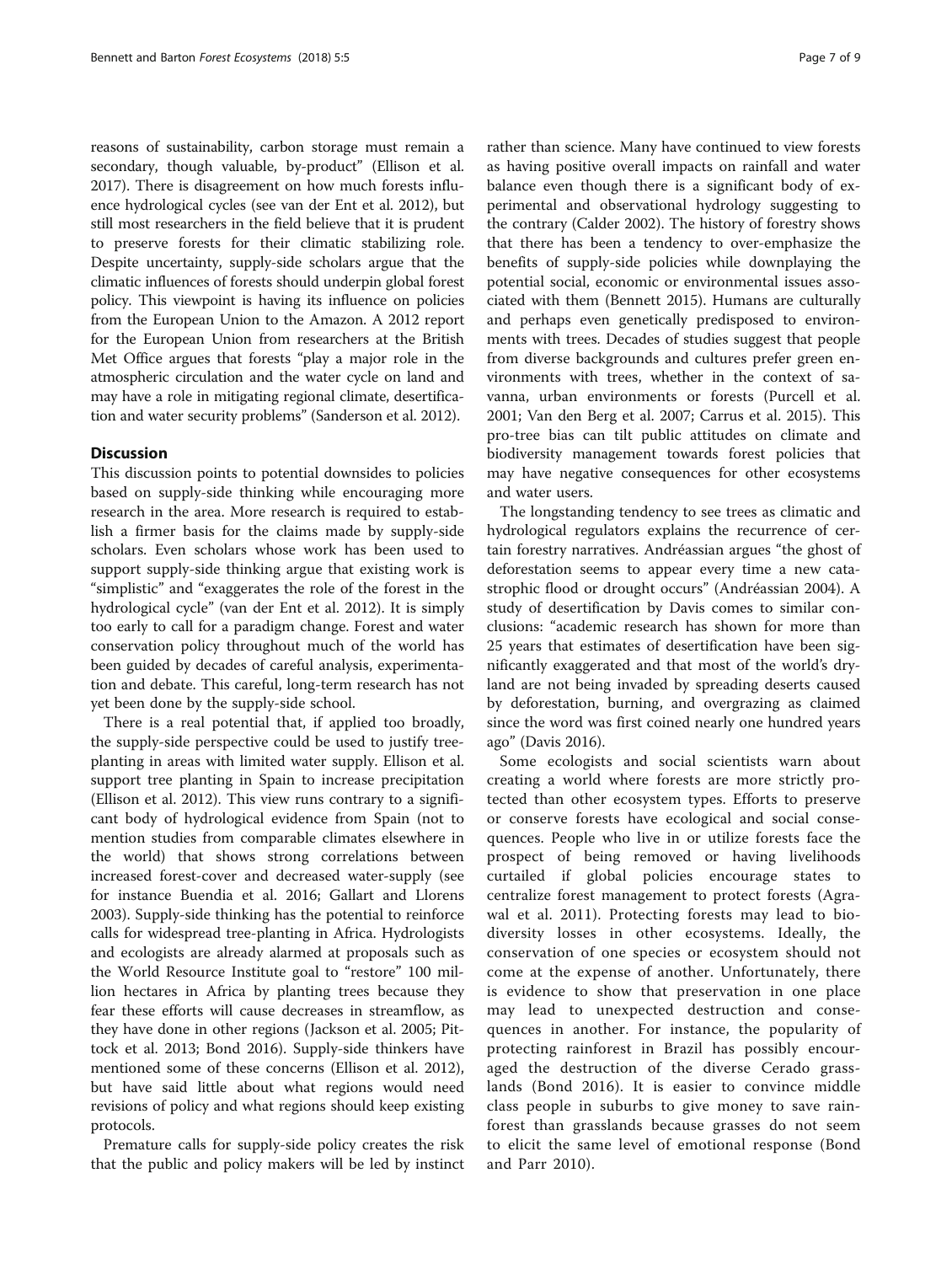# <span id="page-7-0"></span>Conclusions

If the supply-side view is correct, an increase in forest cover will allow us to live in a world with more plentiful water where we can better handle predicted climate changes. There is, at the same time, a risk that policy makers, if influenced by this thinking, might downplay the potential negative impacts. Over a century of careful research and experimentation has been implemented to devise evidence-based policy, and it would be a mistake to overturn a century of painstaking research without more solid evidence. If policies are hastily imposed, and a policy framework based on over a century of hydrological research is overturned, there is a distinct possibility that supply-side policies may cause more social, ecological, economic and hydrological problems than they solve. History offers insights into potential pitfalls and explains why demand-side policies remain the dominant paradigm for many regions of the world. Ideas and policies should change, but only when there is robust evidence and greater consensus.

#### Abbreviations

FAO: Food and Agricultural Organization; REDD: Reducing Emissions from Deforestation and Forest Degradation; UNESCO: United Nations Educational, Scientific and Cultural Organization

#### Acknowledgements

The authors would like to thank the three anonymous reviewers for their comments. The authors would like to thank Forest Ecosystems and Beijing Forestry University.

#### Funding

The authors received funding from the Australian Research Council for the Discovery Project grant, "Saving the world the first time: global climate theory and desiccation 1765-1960" DP110104024.

### Availability of data and materials

Not Applicable.

#### Authors' contributions

BMB is the lead author of the paper. Both authors read and approved the final manuscript.

Ethics approval and consent to participate Not Applicable.

#### Consent for publication

Not Applicable.

#### Competing interests

The authors declare that they have no competing interests.

#### Received: 20 October 2017 Accepted: 27 November 2017 Published online: 08 February 2018

#### References

Agrawal A, Nepstad D, Chhatre A (2011) Reducing emissions from deforestation and Forest degradation. Annu Rev Environ Resour 36:373–396

- Anders JM (1882) Forests: their influence upon climate and rainfall. Am Nat 16(1):19–30
- Andréassian V (2004) Waters and forests: from historical controversy to scientific debate. J Hydrol 291:1–27
- Baker RSB (1944) I planted trees. Lutterwoth Press, London and Redhill Baker RSB (1970) My life, my trees. Lutterworth Press, London
- Barton GA (2002) Empire forestry and the origins of environmentalism. Cambridge University Press, Cambridge
- Barton GA (2010) Environmentalism, development and British policy in the Middle East 1945-65. J Imp Commonw Hist 38(4):619–639
- Beattie J (2011) Empire and environmental anxiety: health, science, art and conservation in South Asia and Australasia, 1800–1920. Palgrave Macmillan, Basingstoke
- Beinart W (2003) The rise of conservation in South Africa: settlers, livestock and the environment. Oxford University Press, Oxford, pp 1770–1950
- Bellassen V, Luyssaert S (2014) Carbon sequestration: managing forests in uncertain times. Nature 506:153–155
- Bennett BM (2015) Plantations and protected areas: a global history of forest management. The MIT Press, Cambridge
- Bennett BM, Kruger FJ (2013) Ecology, forestry and the debate over exotic trees in South Africa. J Hist Geogr 42:100–109
- Bennett BM, Kruger FJ (2015) Forestry and water conservation in South Africa: history, science and policy. ANU Press, Canberra
- Biel ER (1961) Microclimate, bioclimatology, and notes on comparative dynamics climatology. Am Sci 49(3):326–357
- Bonan GB (2008) Forests and climate change: Forcings, feedbacks, and the climate benefits of forests. Science 320:1444–1449
- Bond WJ (2016) Ancient grasslands at risk. Science 351:120–122

Bond WJ, Parr CL (2010) Beyond the forest edge: ecology, diversity and conservation of the grassy biomes. Biol Conserv 143(10):2395–2404

- Bosch JM, Hewlett JD (1982) A review of catchment experiments to determine the effect of vegetation changes on water yield and evapotranspiration. J Hydrol 55:3–23
- Buendia C, Batalla RJ, Sabater S, Palau A, Marcé R (2016) Runoff trends driven by climate and afforestation in a Pyrenean Basin. Land Degrad Dev 27(3):823–838
- Calder IR (2002) Forests and hydrological services: reconciling public and science perceptions. Land Use Water Resour 2:1–12
- Carrus G, Scopelliti M, Lafortezza R, Colangelo G, Ferrini F, Salbitano F, Agrimi M, Portoghesi L, Semenzato P, Sanesi G (2015) Go greener, feel better? The positive effects of biodiversity on the well-being of individuals visiting urban and peri-urban green areas. Landscape Urban Plan 134:221–228
- Charney J, Quirk WJ, Chow S, Kornfield J (1977) A comparative study of the effects of albedo change on drought in semi–arid regions. J Atmos Sci 34:1366–1385
- Charney JG (1975) Dynamics of deserts and drought in the Sahel. Q J Roy Meteor Soc 101(428):193–202
- Cushman GT (2011) Humboldtian science, creole meteorology, and the discovery of human-caused climate change in South America. Osiris 26:16–44
- Davis DK (2007) Resurrecting the granary of Rome environmental history and French colonial expansion in North Africa. Ohio University Press, Athens Davis DK (2016) The arid lands: history, power, knowledge. The MIT Press,
- Cambridge Dickinson RE, Henderson-Sellers A (1988) Modelling tropical deforestation:
- a study of GCM land-surface parameterizations. Q J Roy Meteor Soc 114:439–462
- Edwards PN (2013) A vast machine: computer models, climate data, and the politics of global warming. MIT Press, Cambridge
- Ellison D, Futter MN, Bishop K (2012) On the forest cover-water yield debate: from demand- to supply-side thinking. Glob Chang Biol 18(3):806–820
- Ellison D, Morris CE, Locatelli B, Sheil D, Cohen J, Murdiyarso D, Gutierrez V, van Noordwijk M, Creed IF, Pokorny J, Gaveau D, Spracklen DV, Tobella AB, Ilstedt U, Teuling AJ, Gebrehiwot SG, Sands DC, Muys B, Verbist B, Springgay E, Sugandi Y, Sullivan CA (2017) Trees, forests and water: cool insights for a hot world. Global Environ Chang 43:51–61
- Gallart F, Llorens P (2003) Catchment management under environmental change: impact of land cover change on water resources. Water Int 28(3):334–340
- Gash JH, Shuttleworth WJ (1991) Tropical deforestation: albedo and the surfaceenergy balance. Clim Chang 19:123–133
- Geiger R (1950) The climate near the ground. Harvard University Press, Cambridge
- Geiger R (1951) Microclimatology. In: Malone TF (ed) Compendium of meteorology. American Meteorological Society, Boston
- Glacken C (1976) Traces on the Rhodeian shore: nature and culture in western through from ancient times to the end of the eighteenth century. University of California Press, Berkeley and Los Angeles